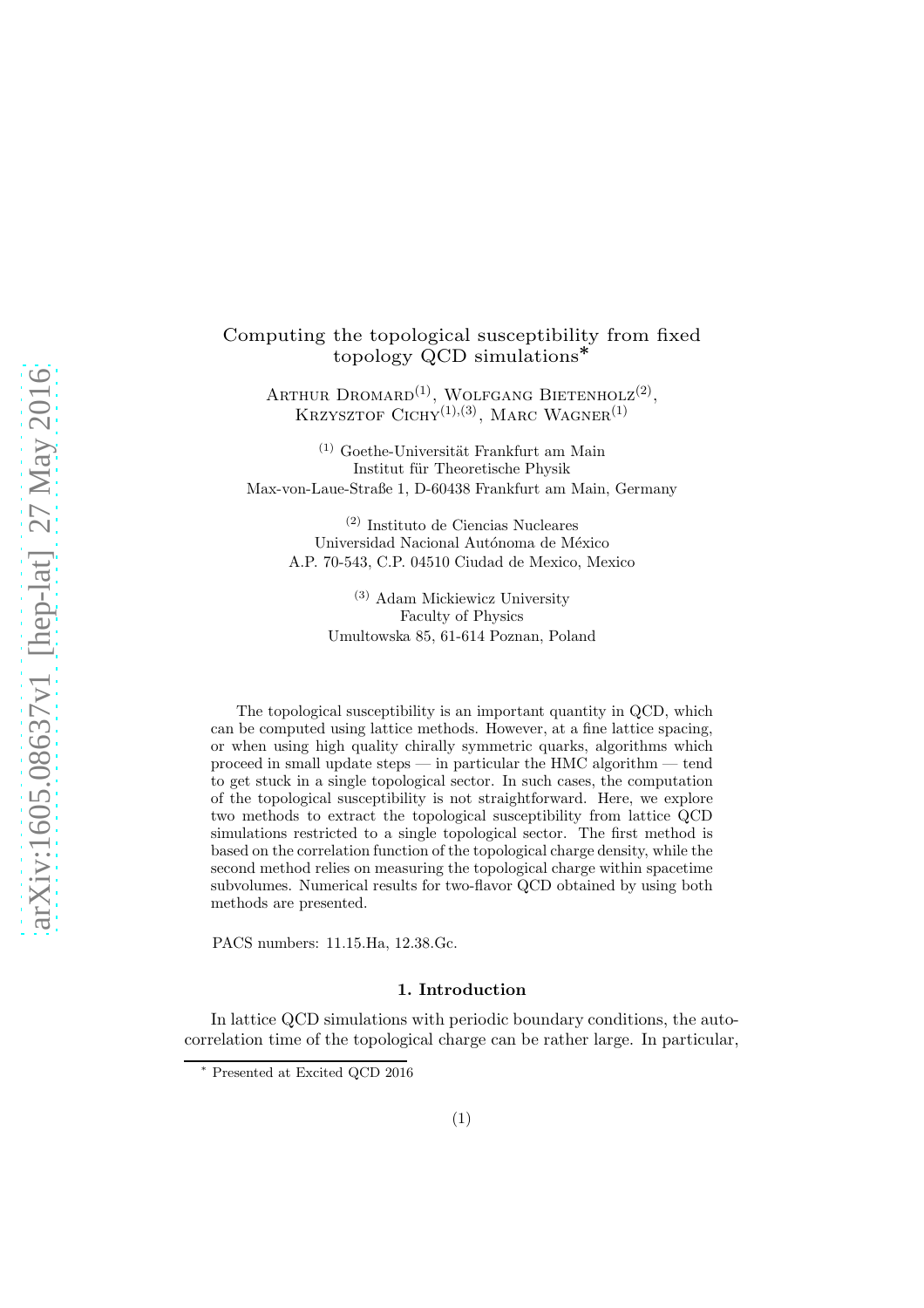this is the case for lattice spacings  $a \lesssim 0.05$  fm, where the topological charge is typically frozen [\[1\]](#page-5-0). For chirally symmetric quark actions, such a freezing takes place also at much coarser lattice spacings (cf. e.g. [\[2\]](#page-5-1)). To overcome this problem, simulations with open boundary conditions have been advocated [\[1\]](#page-5-0). However, even though promising, they might not always be applicable. For example, when using a mixed action setup with light overlap valence and corresponding Wilson sea quarks, it is extremely difficult to take the continuum limit correctly, since exact zero modes of the valence Dirac operator are not compensated by the sea quark determinant [\[3\]](#page-5-2). A possible solution to this problem is to use topology conserving actions (cf. e.g.  $[4-6]$  $[4-6]$  and to simulate only the topological sector  $Q = 0$ , where zero modes are absent (in stochastic configurations).

In this work, we use periodic boundary conditions and explore two methods to extract the topological susceptibility from simulations confined to a single topological sector. The first one is the Aoki-Fukaya-Hashimoto-Onogi (AFHO) method [\[7\]](#page-5-5), which allows for the extraction of the topological susceptibility from the correlation function of the topological charge density. This method has already been studied in several models and theories including SU(2) Yang-Mills theory [\[8\]](#page-5-6). The second approach is the slab method, where the topological susceptibility is determined from computations of the topological charge on spacetime subvolumes. The method was sketched in [\[9\]](#page-5-7) and has recently been tested in lower dimensional models [\[10\]](#page-5-8). We will present numerical tests for two-flavor QCD using both methods.

# 2. Computation of  $\chi_t$  at unfixed topology

<span id="page-1-0"></span>To be able to verify that the fixed topology methods yield correct results, we have first computed the topological susceptibility at unfixed topology.

To this end we have generated 10000 gauge link configurations using two-flavor Wilson twisted mass lattice QCD (cf. [\[11\]](#page-5-9) for details regarding the simulation code). The lattice spacing is  $a \approx 0.079$  fm, the pion mass is  $m_{\pi} \approx 650 \,\text{MeV}$  and the lattice volume is  $16^3 \times 32$ .

On each gauge link configuration, the topological charge has been computed using the field strength definition (cf. e.g. [\[12\]](#page-5-10)), but with the gradient flow instead of cooling to reduce UV-fluctuations. Moreover, the topological charge has been renormalized by locally minimizing  $\langle (\alpha Q_L - \text{int}(\alpha Q_L))^2 \rangle$ with respect to  $\alpha$ , in the region  $\alpha \approx 1$  ( $\alpha$  is a multiplicative renormalization parameter),  $Q_L$  is the measured topological charge and  $\text{int}(x)$  denotes the integer closest to x.

The topological susceptibility has then been computed via

$$
\chi_t = \frac{\langle Q^2 \rangle}{V},\tag{1}
$$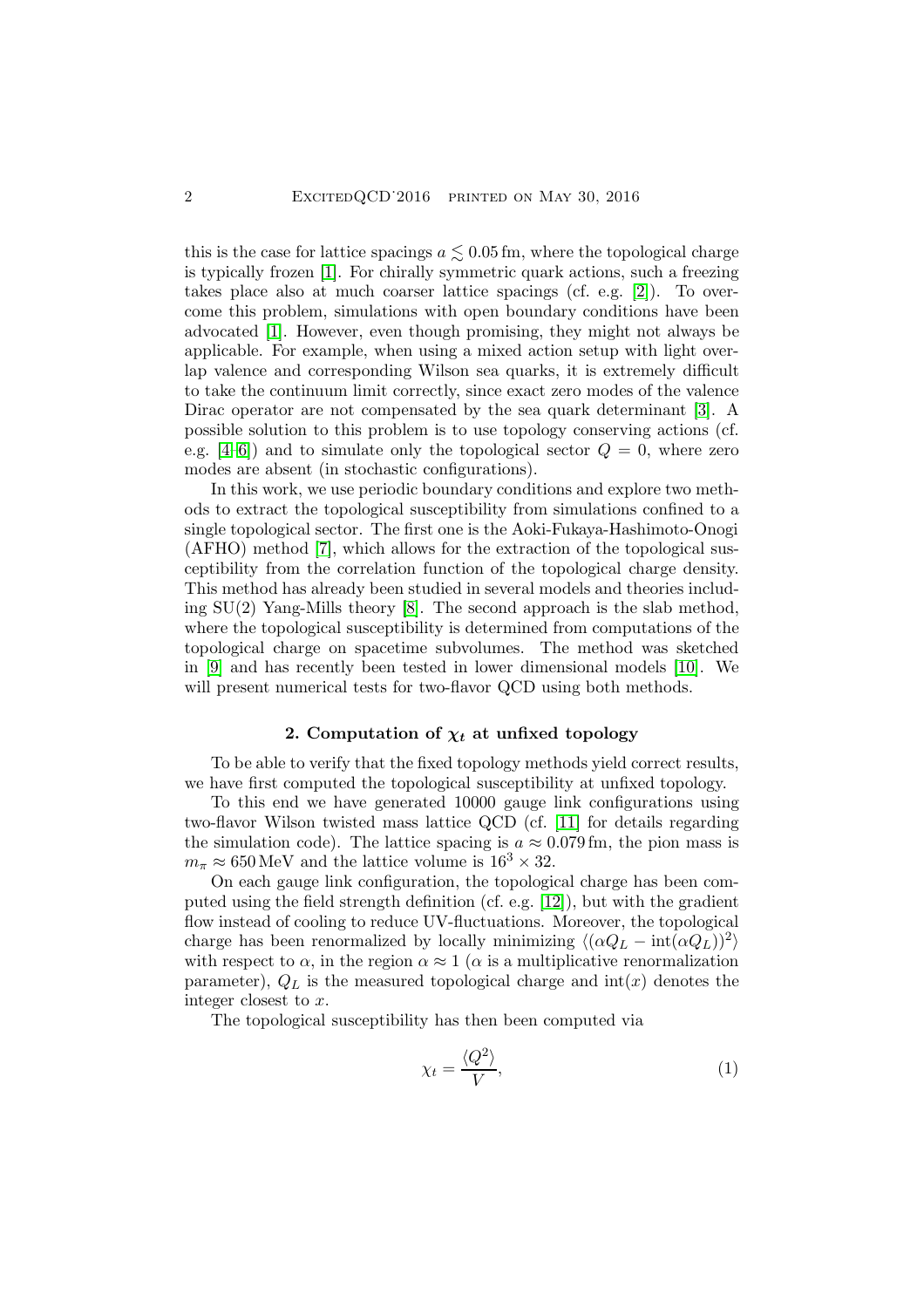where  $V$  is the spacetime volume and the statistical error has been determined by a bootstrap analysis. Additionally, a systematic error has been estimated by comparing  $\chi_t$  for different flow times. Our result is  $\chi_t a^4 = 7.76(20) \times 10^{-5}$  (since we are mainly interested in testing numerical methods, we always quote  $\chi_t$  in units of the lattice spacing).

#### 3. Computation of  $\chi_t$  with the AFHO method

The AFHO method is based on the topological charge density correlation function at large separations computed in a fixed topological sector,

<span id="page-2-0"></span>
$$
\left\langle q(t)q(0)\right\rangle_{|Q|,V} = \frac{\chi_t}{V} \left(1 - \frac{Q^2}{\chi_t V}\right) + \mathcal{O}\left(\frac{1}{\chi_t^2 V^2}, e^{-m_\eta t}\right),\tag{2}
$$

where q is the topological charge density and  $m<sub>\eta</sub>$  the mass of the lightest  $I(J^P) = 0(0^-)$  meson. Eq. [\(2\)](#page-2-0) is an expansion in  $1/(\chi_t V)$  and  $Q^2/(\chi_t V)$ , i.e. is valid for  $1/(\chi_t V) \ll 1$  and  $Q^2/(\chi_t V) \ll 1$ . From the unfixed topology result of Section [2](#page-1-0) follows  $\chi_t V \approx 10$ , which implies that [\(2\)](#page-2-0) should be quite accurate for  $|Q| < 3$ , while  $|Q| = 3$  has to be treated with caution and  $|Q| > 3$  must be discarded. Eq. [\(2\)](#page-2-0) shows that at large separations, the topological charge density correlation function converges to a constant, from which one can easily extract  $\chi_t$ .

Our results have been obtained using the same gauge link configurations as in Section [2.](#page-1-0) In Fig. [1,](#page-3-0) our numerical results are shown, the topological charge density correlator  $\langle q(t)q(0)\rangle_{|Q|,V}$  as a function of the separation t for different topological sectors. The theoretically expected values, using  $\chi_t a^4 = 7.76(20) \times 10^{-5}$  from the previous section, have also been plotted and are represented by the horizontal lines. The plateau values corresponding to different  $Q$ , as predicted in eq.  $(2)$ , are clearly distinct. For values with  $Q^2/(\chi_t V) \ll 1$  (i.e.  $|Q| \leq 2$ ), there is excellent agreement. On the other hand, for  $|Q| \geq 3$  there is a slight tension, probably a consequence of  $Q^2/(\chi_t V) \geq 0.88$ , which is the expansion parameter of eq. [\(2\)](#page-2-0) and which should be small. We obtain  $\chi_t a^4 = 7.69(22) \times 10^{-5}$  via a combined fit to the  $Q = 0$ ,  $|Q| = 1$  and  $|Q| = 2$  results, which is consistent with our unfixed topology result from Section [2,](#page-1-0)  $\chi_t a^4 = 7.76(20) \times 10^{-5}$ .

## 4. Computation of  $\chi_t$  with the slab method

Assuming a Gaussian distribution of the topological charge, this method uses spacetime subvolumes  $xV, x \in [0,1]$  called "slabs". The probability of having topological charge  $Q \in \mathbb{R}$  inside a slab under the condition that the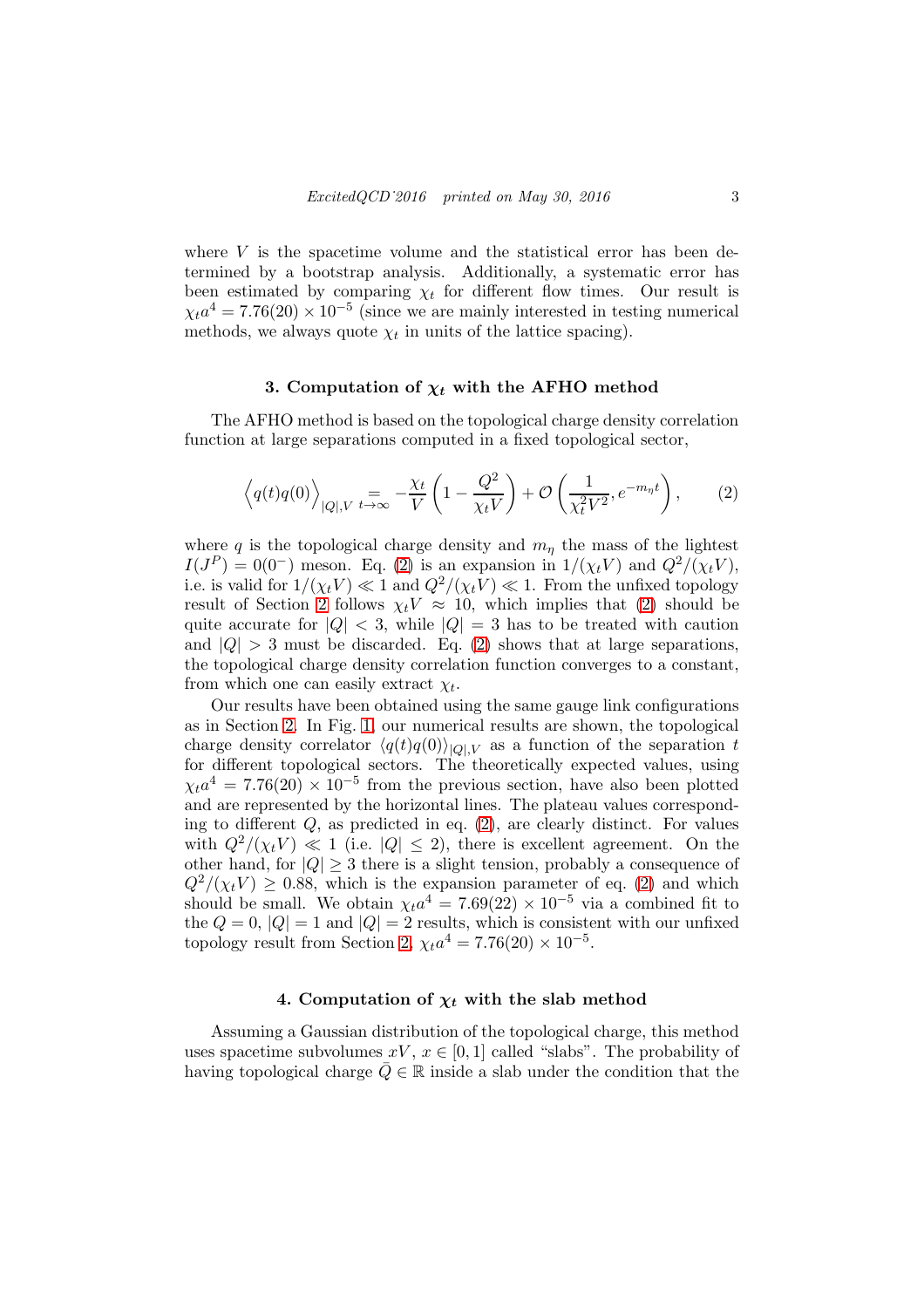topological charge of the total volume is  $Q$  is straightforward to calculate,

<span id="page-3-1"></span>
$$
p(\bar{Q})p(Q-\bar{Q})\Big|_{xV,Q} \propto \exp\bigg(-\frac{\bar{Q}^2}{2\chi_t V x}\bigg) \times \exp\bigg(-\frac{(Q-\bar{Q})^2}{2\chi_t V(1-x)}\bigg). \tag{3}
$$

Defining  $\overline{Q}' = \overline{Q} - xQ$  allows to simplify [\(3\)](#page-3-1),

$$
p(\bar{Q})p(Q-\bar{Q})\Big|_{xV,Q} \propto \exp\bigg(-\frac{\bar{Q}'^2}{2\chi_t V x(1-x)}\bigg). \tag{4}
$$

From this expression one can read off

<span id="page-3-2"></span>
$$
\langle \bar{Q}'^2 \rangle = \chi_t V x (1 - x). \tag{5}
$$

The method to extract the topological susceptibility is then straightforward: one has to compute  $\langle \bar{Q}'^2 \rangle$ , the average of  $\bar{Q}'^2$  on the available gauge link configurations with topological charge  $Q$ , for several values of  $x$ . The resulting points should be consistent with the parabola  $(5)$ , i.e.  $\chi_t$  can be obtained with a corresponding fit.

In Fig. [2,](#page-4-0) numerical results for  $\langle \bar{Q}'^2 \rangle$  are shown for  $|Q| = 0, 1, 2$ . The



<span id="page-3-0"></span>Fig. 1.  $\langle q(t)q(0)\rangle_{|Q|,V}$  as a function of the separation t at flow time  $\tau = 6\tau_0$  for different values of the topological charge  $Q$ . The horizontal lines are the expected plateaus  $-(\chi_t/V)(1 - Q^2/(\chi_t V))$  with  $\chi_t a^4 = 7.76 \times 10^{-5}$  from Section [2.](#page-1-0)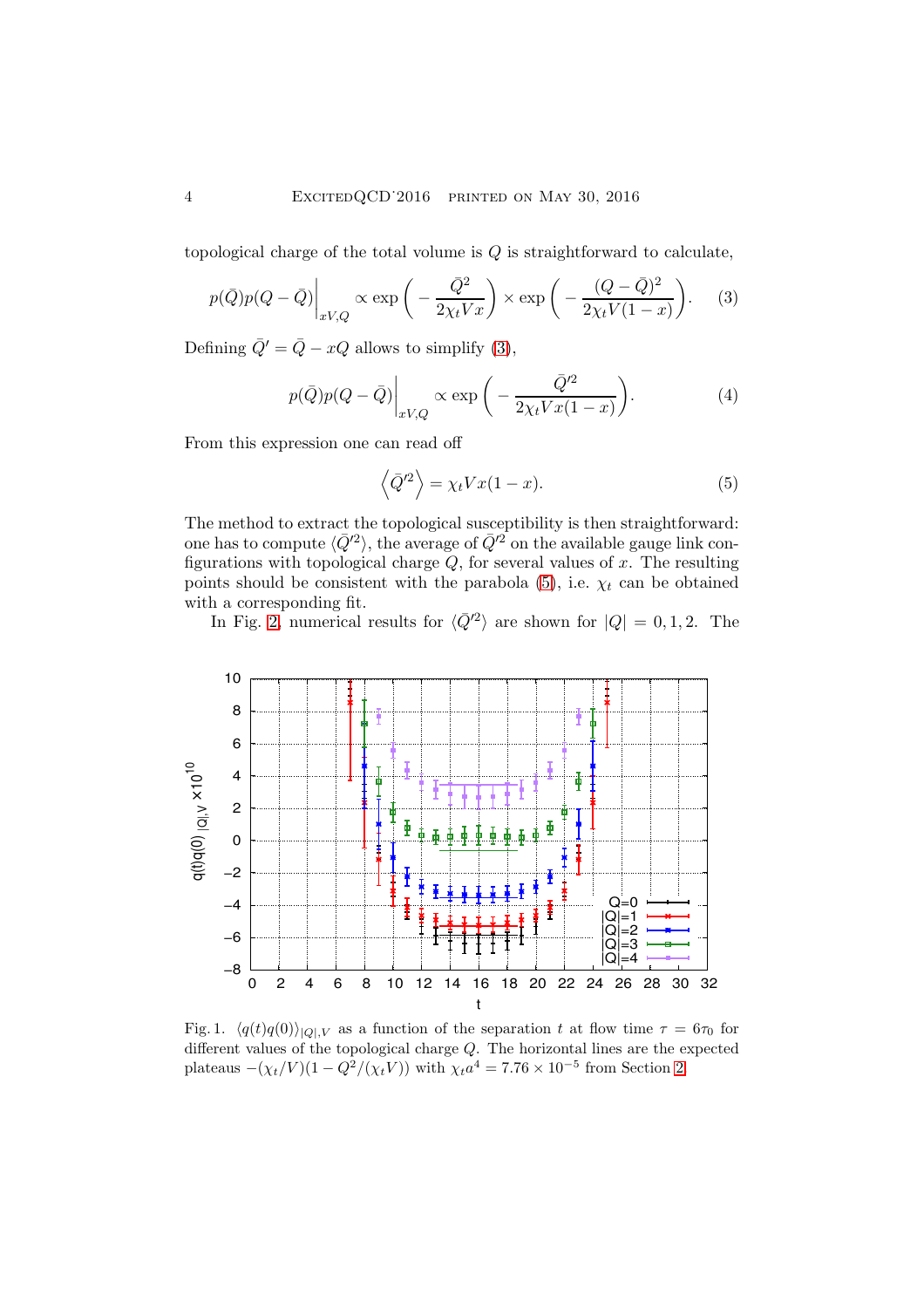

<span id="page-4-0"></span>Fig. 2.  $\langle \bar{Q}'^2 \rangle$  as a function of x for different values of the topological charge Q (for better visibility points for  $Q = 0$  ( $|Q| = 2$ ) are slightly shifted to the left (right)). The black curve represents the fit of eq. [\(5\)](#page-3-2) with an additive constant to the data points.

slabs used for the computations have temporal extent  $xT$  and spatial volume  $L^3$ , periodic in space. We observe that the data points are not fully consistent with the quadratic curve  $(5)$ . In particular at small x and small  $1 - x$  there are strong discrepancies. On the other hand, the data points in the interval  $0.2 \leq x \leq 0.8$  can be described nicely with [\(5\)](#page-3-2), if one allows for an additive constant. Moreover, the corresponding result,  $\chi_t a^4 = 7.63(14) \times 10^{-5}$ , is then in agreement with the unfixed topology result from Section [2,](#page-1-0)  $\chi_t a^4 = 7.76(20) \times 10^{-5}$ . The distortions at small x and small  $1-x$  seem to be related to the gradient flow: for large flow times, these distortions become more and more prominent. Understanding this issue in detail is part of our current research.

#### 5. Summary and conclusions

To conclude, we have presented two methods allowing for the extraction of the topological susceptibility from simulations within a single topological sector. We have successfully applied them to QCD, demonstrating their practical use. The slab method has the advantage that one can apply it to any sufficiently large volume without encountering additional problems,